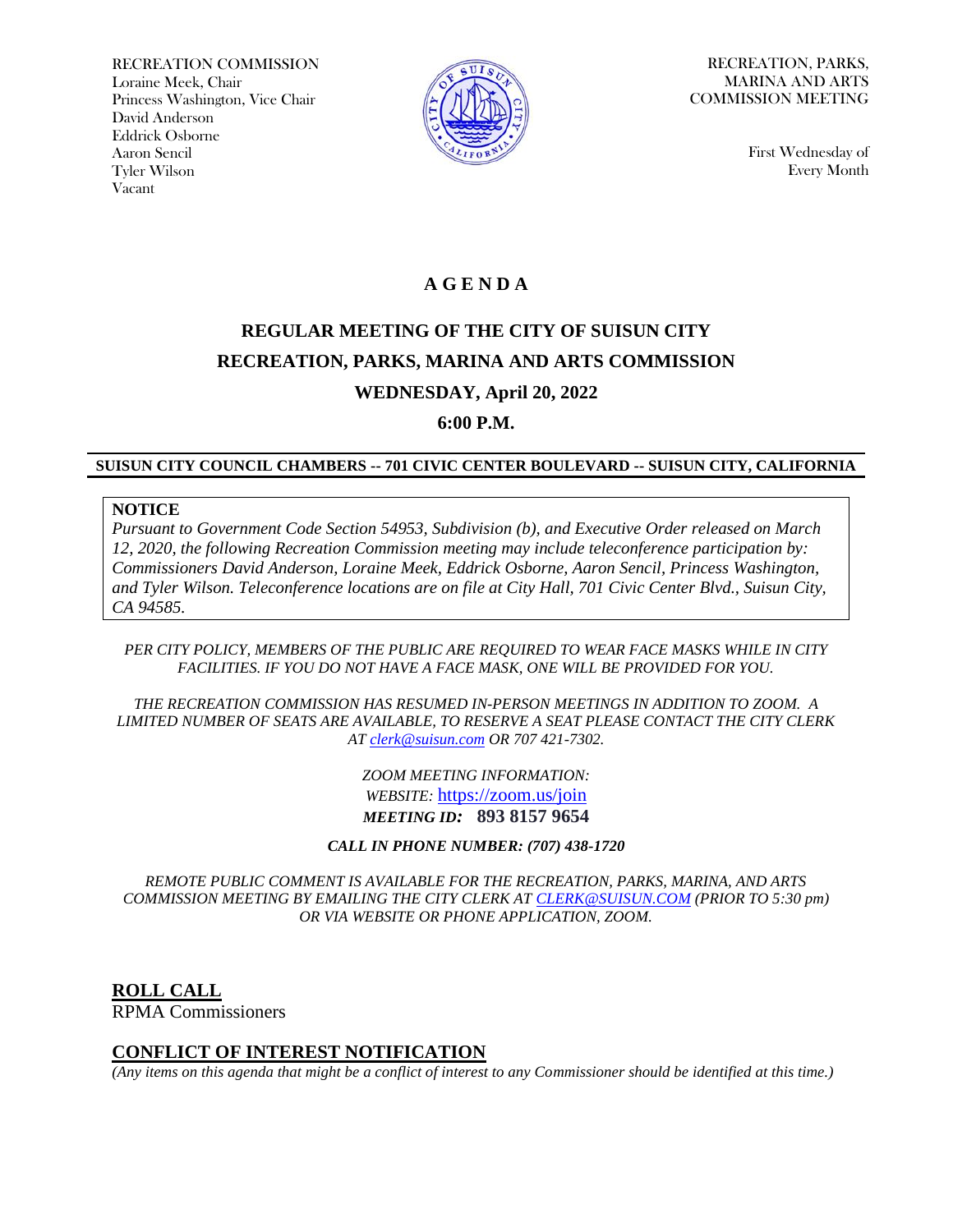## **REPORTS: (Informational items only.)**

1) May 4, Meeting Update – Chair Meek

## **PRESENTATIONS/APPOINTMENTS**

*(Presentations, Awards, Proclamations, Appointments)*

2) 2022/2023 Budget Presentation – Recreation Manager Janet Hull

#### **CONSENT CALENDAR**

*Consent calendar items requiring little or no discussion may be acted upon with one motion.*

3) Approval of the Minutes of the Regular Meeting of the Recreation, Parks, Marina, and Arts Commission held on March 16, 2022

# **PUBLIC COMMENTS**

*(Request by citizens to discuss any matter under our jurisdiction other than an item posted on this agenda per California Government Code §54954.3. Comments are limited to no more than 5 minutes unless allowable by the Chair. Speaker cards are available on the table near the entry of the meeting room and should be given to the Clerk. By law, no prolonged discussion or action may be taken on any item raised during the public comment period, although informational answers to questions may be given and matters may be referred for placement on a future agenda.)*

# **GENERAL BUSINESS**

4) Recommendation for Location of Replacement Christmas Tree

## **REPORTS: (Informational items only.)**

- 5) Various Reports
	- a. Budget Ad Hoc
	- b. Parks and Facilities Master Plan Ad Hoc
	- c. Art Ad Hoc
	- d. Community Garden Ad Hoc
	- e. Park Inspection Reports
	- f. Director's Executive Summary
	- g. Commissioner's Report
	- h. Chair Report

# **ADJOURNMENT**

A complete packet of information containing staff reports and exhibits related to each item for the open session of this meeting, and provided to the City Council/Commissions, are available for public review at least 72 hours prior to a Council /Agency/Authority/Commission Meeting at Suisun City Hall 701 Civic Center Blvd., Suisun City. Agenda related writings or documents provided to a majority of the Council/Board/Commissioners less than 72 hours prior to a Council/Agency/Authority/Commission meeting related to an agenda item for the open session of this meeting will be made available for public inspection during normal business hours. An agenda packet is also located at the entrance to the Council Chambers during the meeting for public review. The City may charge photocopying charges for requested copies of such documents. Assistive listening devices may be obtained at the meeting

*PLEASE NOTE:*